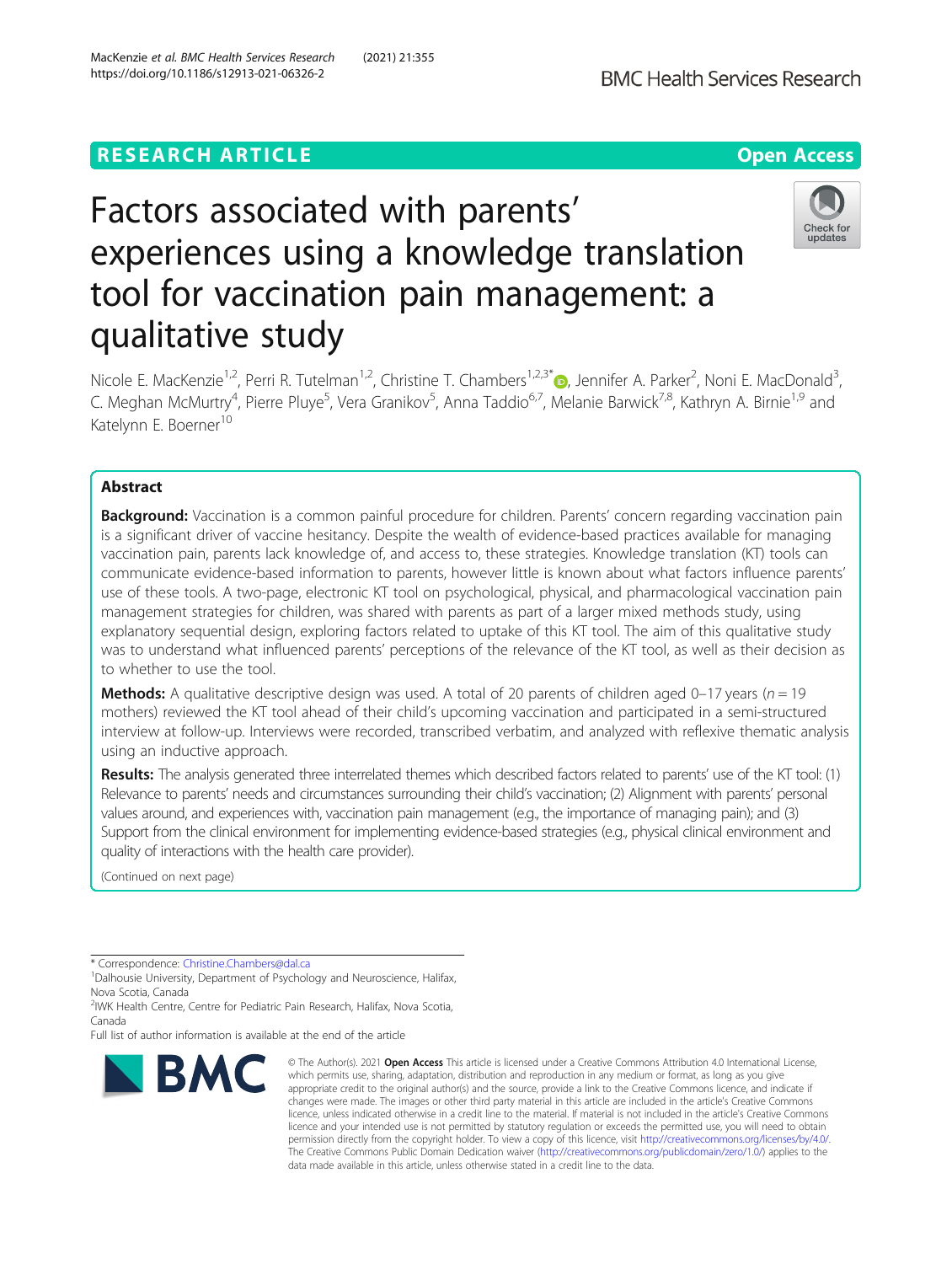# (Continued from previous page)

Conclusions: Several factors were identified as central to parents' use of the KT tool, including the information itself and the clinical environment. When the tool was perceived as relevant, aligned with parents' values, and was supported by health care providers, parents were more inclined to use the KT tool to manage their children's vaccination pain. Future research could explore other factors related to promoting engagement and uptake when creating parent-directed KT tools for a range of health-related contexts.

Keywords: Vaccination, Pain management, Pediatric pain, Knowledge translation, Evidence-based practices, Evidence uptake

Vaccinations are a common painful procedure in childhood [[1\]](#page-9-0). In Canada, children will receive approximately 20 vaccinations by the time they enter school, as per the national schedule for vaccination [[2,](#page-9-0) [3\]](#page-9-0). Poorly managed vaccination pain can lead to greater pain and distress during subsequent vaccinations [[4\]](#page-9-0), and although most parents report a desire to manage their children's vaccination pain, many are unaware of the existing evidence and strategies to do this [\[3](#page-9-0)]. Furthermore, health care providers (HCPs) often do not discuss vaccination pain management with parents unless the parent raises the topic [\[3](#page-9-0)]. While some parents intuitively use helpful strategies to manage their child's pain (e.g., distraction), a majority of parents unknowingly use methods to manage their child's pain that have been shown to be ineffective (i.e., reassurance) [[5](#page-9-0), [6\]](#page-9-0). Thus, a significant knowledge-to-action gap exists between parents and their access to evidence-based strategies to manage children's vaccination pain. Making evidence-based strategies for vaccination pain management available to parents is critical as parental concern regarding needle pain has been identified as a significant barrier to children receiving their vaccinations [[5\]](#page-9-0). Parents can be powerful advocates for their child's pain management [\[7](#page-9-0)], however scientific evidence on pain management is often inaccessible to parents [[3\]](#page-9-0), both physically and in terms of language.

Knowledge translation (KT) is an iterative process that involves summarizing scientific literature and sharing it with knowledge users in a way that is easy to understand and apply [[8\]](#page-9-0). KT has been used in the field of children's pain to present evidence to parents and children on vaccination pain management strategies in an effort to close the knowledge-to-action gap [\[9](#page-9-0)–[12\]](#page-9-0). KT activities, such as organizational evaluations (e.g., outcome evaluation, quality improvement) [[13\]](#page-9-0) and creation of resources and tools for HCPs (e.g., clinical practice guidelines) and parents (e.g., KT tools and other formats for evidence dissemination geared toward parents) [[8](#page-9-0)] play an integral role in the uptake and use of evidence in practice and have been shown to have significant positive impacts on health care and related service provision [\[14](#page-9-0)]. In terms of patient-directed efforts, KT tools have also shown positive impacts on patients' own knowledge about their health care, health behaviours, and communication with their HCP regarding their health care [\[14](#page-9-0)].

In an effort to disseminate evidence-based vaccination pain management strategies to parents, a twopage KT tool (see Additional Files), written in plain language, was previously developed to share these strategies with parents. This tool was based on a clinical practice guideline on this subject [\[15](#page-9-0)] and communicated the evidence-based recommendations for each developmental age group (i.e., infancy, school age, and adolescents) in plain language. This KT tool was developed by a multidisciplinary research team in collaboration with Immunize Canada  $[16]$  $[16]$ , organization which promotes understanding and use of vaccines. The tool presented pharmacological (e.g., topical anesthetic), psychological (e.g., distraction), and physical strategies (e.g., positioning of the child) for managing children's vaccination pain. While pain management KT tools similar to this one have been developed for parents and general uptake studied in the past [\[17](#page-9-0)], the exploration of specific factors predicting the benefits, including use of the evidence, resulting from parents' use of KT tools has not been conducted.

In order to address this gap, we carried out a mixed methods study, using an explanatory sequential design [[18\]](#page-9-0) to better understand factors influencing parents' use of KT tools to manage children's pain. The overall study was guided by The Information Assessment Method (IAM), which is based on a theoretical framework that proposes four factors central to the effectiveness of KT tools, and uptake of evidence-based information: situational relevance and cognitive impacts of the information (aligned with beliefs), intentions to use information, and anticipated benefits [\[19](#page-10-0), [20](#page-10-0)].

This overall study consisted of two phases: (1) An initial quantitative phase to determine factors associated with uptake of a KT tool; (2) A qualitative phase to further explore the quantitative study results in-depth. The initial quantitative phase presented parents with the aforementioned KT tool and consisted of an online survey that examined parents' opinions of the KT tool, and plans to use it, prior to their child's upcoming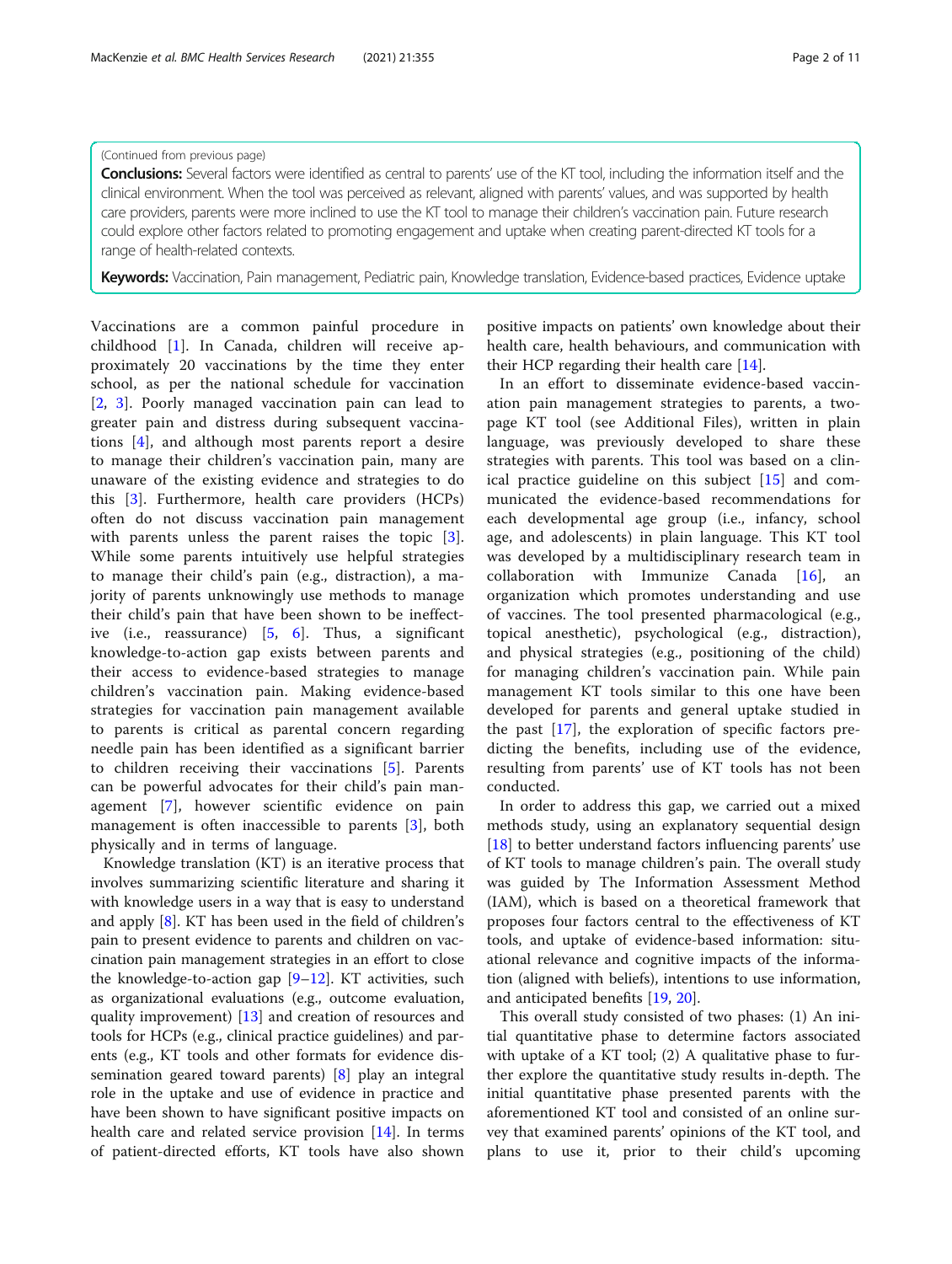vaccination appointment. Approximately six months following their child's vaccination, parents were invited to complete a follow-up survey to report on their actual use and perceptions of the KT tool, as well as their perceptions of the tool, having used it or not. 128 parents participated at follow-up and it was found that the relevance of the KT tool predicted plans to use it, and confidence in use of the tool predicted actual use of it at the vaccination appointment (MacKenzie et al., 2021) [\[21](#page-10-0)].

The current qualitative study (phase 2) builds on the initial quantitative results by seeking to develop a deeper and more nuanced understanding of the factors found to promote use of the KT tool during vaccination in phase 1. The integration of quantitative and qualitative methods occurred through connecting the qualitative results to explain the quantitative findings [[18](#page-9-0)], which included revisiting and investigating the domains in the IAM that were identified as influential in phase 1. The aims of this qualitative study were to understand what influenced parents' perceptions of the relevance of the KT tool and to gain perspective about the influence of contextual factors on parents' decision to use the tool or not.

# Methods

#### Study design

The study was approved by the IWK Health Centre Research Ethics Board. Participants were provided with a copy of the consent form for review via email prior to their participation and additional verbal consent was obtained by the interviewer prior to interview participation. The study followed a qualitative description design. Qualitative description is a qualitative framework that allows the researcher to obtain a concrete yet rich summary of an experience as described by participants in their own words [\[22](#page-10-0)]. This design is particularly relevant for understanding phenomena of which little is known [[22\]](#page-10-0), and as such, is recommended for research on health care service, given its focus on eliciting concrete responses to questions regarding health care services and the clinical environment [[23](#page-10-0)].

The study design incorporated best practices for patient engagement, a process whereby patients and families are partners in research  $[24, 25]$  $[24, 25]$  $[24, 25]$  $[24, 25]$ . In the present study, parents (hereafter referred to as "parent partners") assisted in development of study materials, including the consent form and interview guides. These materials were piloted with two mothers and one father whose children experience pain related to a health condition. Parent partners were asked to assess the relevance, clarity, and feasibility of the materials. Parent partners were engaged in developing and revising the interview questions and piloted the interview guides by participating in an interview with the principal investigator.

#### Participants

A subset of parents who took part in the quantitative phase of MacKenzie et al.'s study (2021) [[21](#page-10-0)] were recruited for the current study using a maximum variation sampling approach, which is commonly used in qualitative research to target cases of interest related to a specific topic or phenomenon [\[26\]](#page-10-0). Parents were purposefully recruited via email to capture parents with a range of characteristics and experiences (e.g., child age, type of strategy used from the KT tool, plans for future strategy use from the KT tool, etc.). Parents who provided consent to be contacted for research in the initial study survey were contacted regarding participation in the current study via email approximately six months following completion of the initial survey. Parents from the overall sample were eligible to participate if they reported that they had vaccinated their child in the time following the initial survey. A total of 39 parents of the 128 who completed the followup survey were contacted to participate (see Fig. [1](#page-3-0) for recruitment flow chart). The pool of 128 participants from the phase 1 study were recruited using convenience sampling via social media (e.g., Twitter, Facebook), enewsletters, and website posts. There were a final 20 parents who took part in the interviews (see Table [1](#page-4-0) for participant demographics). This sample size was based on established recommendations regarding appropriate sample size for qualitative interview studies addressing research questions of this nature and for the analytic technique utilized (see Data Analysis) [\[27](#page-10-0)–[30](#page-10-0)].

# Data collection

Parents took part in individual in-depth semi-structured interviews that lasted 32 min on average (range 15 to 48 min). Telephone interviews have been demonstrated to be an effective and feasible method to conduct qualitative research [[31\]](#page-10-0) and is particularly advantageous when capturing the per-spectives of individuals over a wide geographical area [\[32](#page-10-0)], as was the goal in this study. Parents were not exposed to the KT tool again prior to their interview in an effort to capture the aspects of the tool and the experience using it that stood out in parents' memories following their child's vaccination. Interview guides (see Additional Files) consisted of openended questions and potential probes that were largely informed by the findings of the quantitative phase in the larger research study and that were developed by the study investigators and parent partners. The first author (N.M.) conducted all interviews. Participants were located across Canada and therefore interviews were conducted over the phone. Interviews were recorded and transcribed verbatim.

#### Data analysis

The data were analyzed using reflexive thematic analysis with an inductive approach [[33\]](#page-10-0). Reflexive thematic analysis, commonly utilized in qualitative description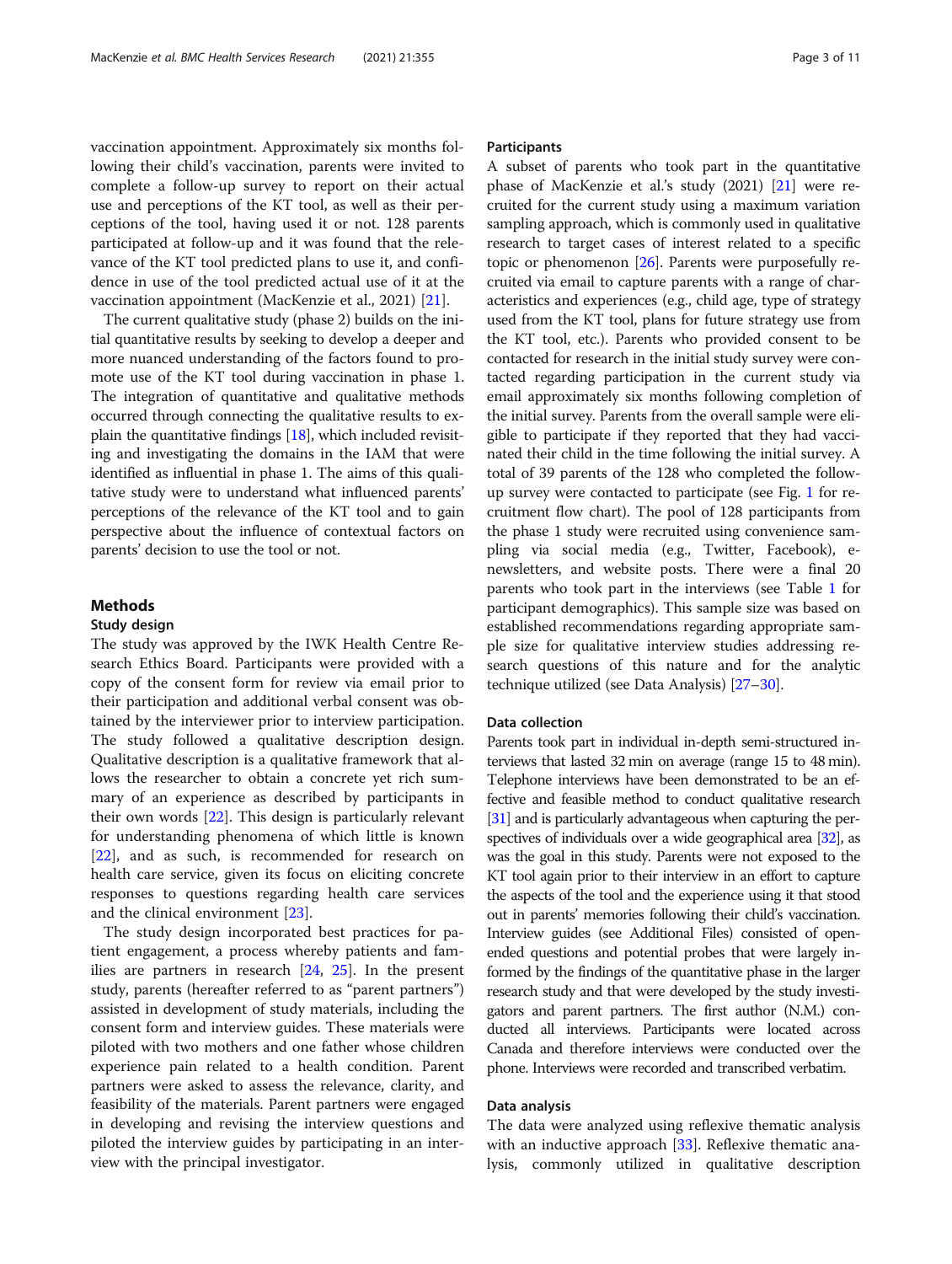<span id="page-3-0"></span>

studies, involves identifying and organizing groups of ideas from interviews into coherent themes to understand shared experiences [[34](#page-10-0)–[36](#page-10-0)].

Following the standard steps for conducting thematic analysis outlined by Braun, Clarke, and Terry [\[37](#page-10-0)], investigators developed preliminary codes and assigned data to them using line-by-line coding using data management software (NVivo 12, QSR International). Analysis continued by collating the initial codes into broader, overarching themes. The analysis was led by the first author (N.M.) and at each step, the analysis was reviewed by a second author who is experienced in qualitative methods (P.T.). Rigor and trustworthiness were established by maintaining an audit trail outlining analytic decisions and thick description of findings supported by verbatim quotes from parents, and triangulation of findings by the investigators.

# Results

# Participant characteristics

A total of 20 parents participated in the present study, with children between the ages of 0 and 17 years of age. Of the parents who participated in this study, the vaccinations children received included the influenza vaccine  $(n = 8)$ , a routine childhood vaccination  $(n = 6)$ , a combination of the two ( $n = 5$ ), and a travel vaccination ( $n =$ 1). The majority of vaccinations took place in a doctor's office  $(n = 11)$  followed by a public health clinic  $(n = 5)$ , pharmacy  $(n = 3)$ , and other  $(n = 1)$ . The majority of parents reported using a vaccination pain management strategy  $(n = 18)$ , with the primary strategy being distraction.

#### Qualitative results

The analysis generated three interrelated themes that describe factors associated with parents' use of the evidence-based pain management strategies presented in the KT tool.

# Theme 1: relevance to parents' needs and circumstances

A key factor related to parents' use of evidence-based pain management strategies from the KT tool was how relevant they felt the information in the tool was to information needs they had specifically related to managing their child's pain during vaccination. This included the degree to which they felt the information addressed gaps in their knowledge or understanding of evidence-based vaccination pain management. This also encompassed the applicability of the information to their children's various needs (e.g., age, interests, past experiences) and how useful and practical they felt that the information would be.

Parents described feeling that the KT tool was relevant when the information answered a specific question or met a particular need they had within the context of managing their child's vaccination pain. For instance, parents who expressed wanting to learn how to better manage their child's vaccination pain described the tool as relevant because it outlined age-appropriate pain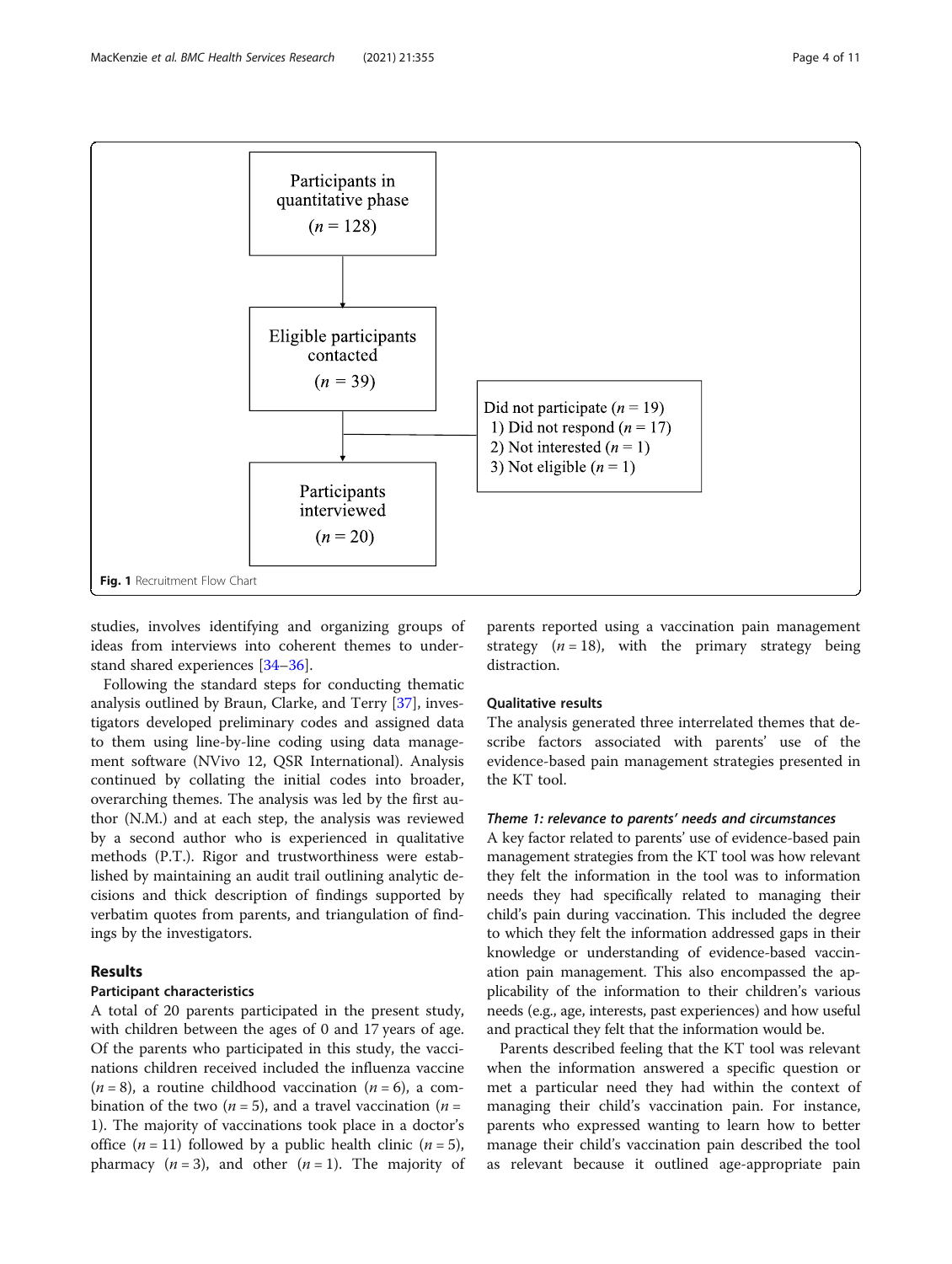#### <span id="page-4-0"></span>Table 1 Participant Demographics

|                                       | n (%)   |
|---------------------------------------|---------|
| Age Group                             |         |
| $20 - 29$                             | 3(15)   |
| $30 - 39$                             | 11(55)  |
| $40 - 49$                             | 5(25)   |
| $50 - 59$                             | 1(5)    |
| Parental Role                         |         |
| Mother                                | 19 (95) |
| Father                                | 1(5)    |
| Highest level of education            |         |
| College Diploma                       | 2(10)   |
| Some University                       | 1(5)    |
| University Graduate                   | 9(45)   |
| Graduate Degree/Professional Training | 8(40)   |
| Marital Status                        |         |
| Married/Common Law                    | 19 (95) |
| Never Married                         | 1(5)    |
| Ethnicity                             |         |
| Asian                                 | 1(5)    |
| Caucasian                             | 19 (95) |
| Child's Age Group                     |         |
| $<$ 1 year                            | 4(20)   |
| $1-2$ years                           | 4(20)   |
| 3-4 years                             | 8(40)   |
| 5-8 years                             | 2(10)   |
| $12-15$ years                         | 1(5)    |
| 16-17 years                           | 1(5)    |

 $Note$   $N = 20$ 

management recommendations and provided practical information about how to implement the strategies, such as when to discuss an upcoming vaccination with the child. When parents described the KT tool as relevant to their needs and circumstances, they seemed to be more likely to want to use information to manage their child's pain. For example, some parents expressed concerns and questions regarding the implementation and safety of some approaches to managing vaccination pain, however others also reported that the tool clarified their misconceptions and expressed that it met their information needs regarding the appropriate use of these strategies.

… Knowing that you were able to put that [topical anesthetic] cream on there, I didn't realize that you were allowed to do that. I just kind of assumed that that might have like a drug interaction or something. I was a little nervous to do anything like that. (Mother of a toddler)

While many parents reported that the tool met their information needs, others discussed how the tool was less relevant as they did not have any information needs regarding managing their child's vaccination pain.

# It's interesting to have that information. And I guess, yeah, I just didn't think that I needed it at that time. (Mother of an infant)

Similarly, parents described the importance of the applicability and practicality of the information in the tool to their circumstances as a facet of relevance. Parents described that the information in the tool was relevant because it provided a range of pain management strategies that they felt were diverse in type (i.e., pharmacological or non-pharmacological), feasibility, and suitability for children of varying ages. This seemed to give parents a sense of reassurance that if it was not possible to use one particular strategy, they could make another choice which was better suited for them and their child. For example, parents described that even if they were unwilling or unable to use one particular strategy, they felt that the tool still had relevance as it provided alternative options that they were more comfortable using.

… Am I making the right choice? And then what other tools do I have? Because you're still learning how to breastfeed … So things that you would typically use to comfort your child … you might not be comfortable enough to utilize that in the moment. So  $[$ it is helpful $]$  to have another list of 10 things that you can do as a parent. (Mother of an infant)

The relationship between the relevance of the tool and parents' use of the evidence-based information seemed to not only be about meeting parents' information needs with new content, but also validating the strategies parents were already using. When parents recognized familiar or previously used strategies in the KT tool, they described feeling validated in their choice and seemed to view the tool as more relevant for their own needs as well as their child's. Identifying familiar strategies seemed to strengthen the relevance of the tool and the likelihood that parents would continue to use evidencebased pain management strategies for their child's vaccinations in the future. Thus, the KT tool appeared to be perceived as relevant as it reflected parents' past pain management behaviours or plans for the future.

… It was reaffirming like yes, these are things that work, instead of me just being like, ah, I guess it might work. Like it gave me information that just sort of validated that what I was choosing to do like actually had merit and it wasn't just 'I think this is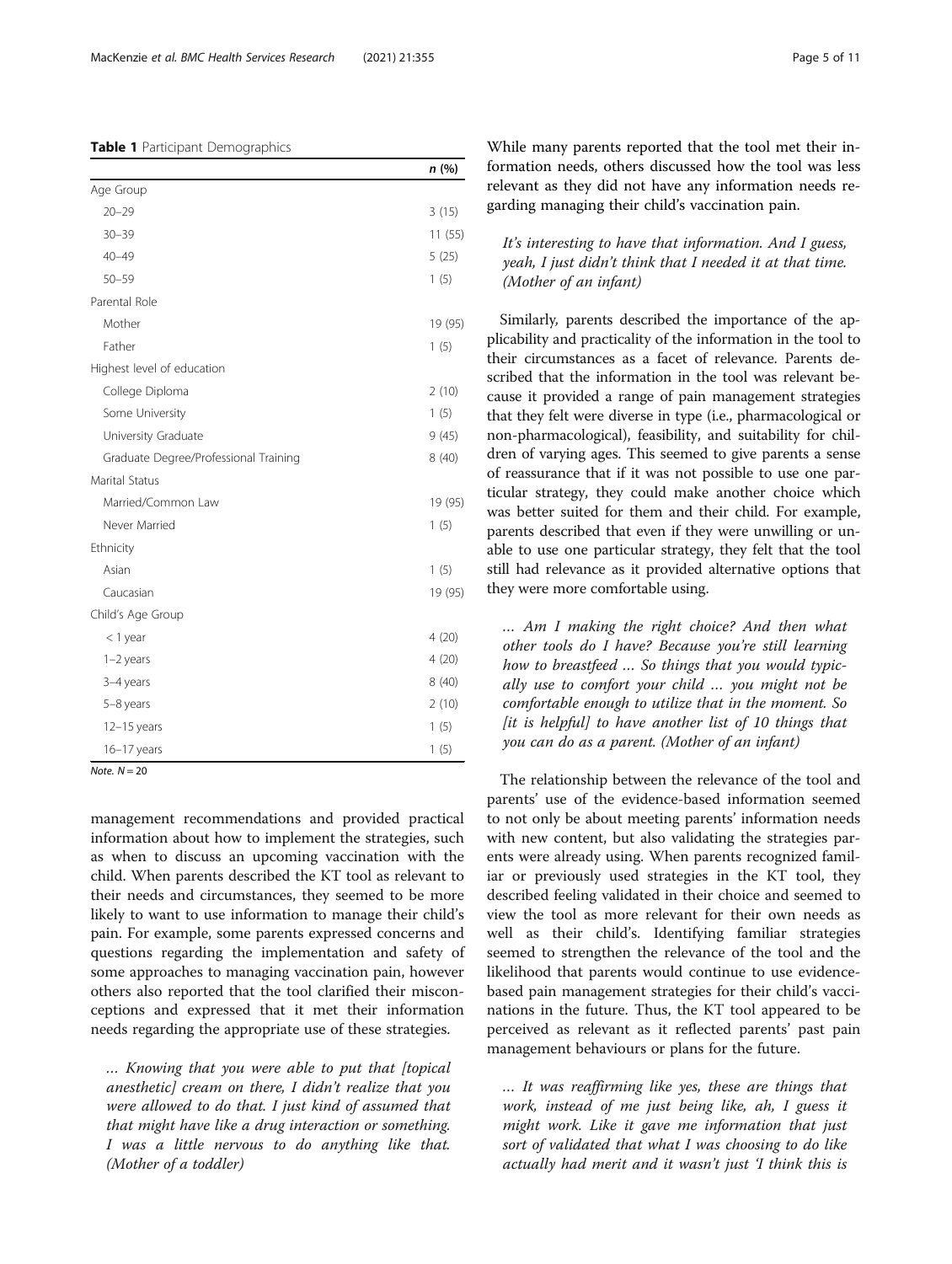going to work.' It wasn't just a hypothesis, it was like this has been proven with other people. (Mother of a toddler)

#### Theme 2: alignment with personal values and experiences

Another factor integral to parents' use of evidence-based strategies from the tool was the degree to which the information in the KT tool fit with parents' values related to vaccination pain management. Parents' values in various domains, such as how important it was to them to integrate credible and reputable information into decisions about their child's health, as well as the importance they placed on vaccination pain management, appeared to play a key role in determining whether parents planned to use the strategies presented in the KT tool.

Many parents described the personal value placed on the importance of finding and using credible and trustworthy information when making decisions related to their child's health. Parents reported feeling confident in the tool because they knew that the pain management strategies presented were backed by research, that the information was vetted by experts in the field, and that the tool was associated with reputable organizations known for research in this area (e.g., by seeing the logos on the tool). For these parents, having this value met and knowing that the tool presented the best possible pain management information for their child's vaccinations made them feel confident in engaging with the tool and ultimately led to a sense of empowerment.

I felt confident that [the tool] would have been developed in a way that I didn't have to look any further … .I wouldn't have to go any further to know that they had distilled out what I needed to know to feel confident in trying some strategies. (Mother of an infant)

However, for other parents, managing their child's pain during vaccinations was not something that seemed to fit with their core values and beliefs. For instance, some parents reported feeling that vaccination pain is not intense or long enough to warrant management. Parents who placed less of a priority on vaccination pain management and did not express worry about their child's experience of getting a vaccination expressed that they were less likely to utilize the evidence-based information presented.

I don't think that vaccines are really that big of a deal. You know, in terms of pain, I mean it's a bit uncomfortable for a split second but then it goes away. So it wouldn't be something that I would be like kind of anxious about and like "how am I going to relieve my child's stress" because I personally

# myself don't find them that stressful. (Mother of an infant)

Similarly, not all parents agreed with the principles of the evidence-based strategies themselves and expressed preferences in how they would manage their child's vaccination pain which contrasted with some strategies presented in the tool. For example, some parents preferred not to use pharmacological strategies, while others felt that using any strategies at all would be excessive given their child's needs.

I'd probably be more inclined to use natural ones like nursing and things like that, less inclined for distraction just because of my parenting style, or using an EMLA patch. (Mother of an infant)

#### Theme 3: support of the clinical environment

Beyond the information itself, a central factor related to parents' use of the evidence-based strategies presented in the tool was the level of support they received from the clinical environment. Clinical support of parents' desire to use evidence-based pain management strategies took many forms, from the physical layout of the environment, to their interactions with the HCP. Both the physical environment and interactions with the HCP set the tone for parents' experiences utilizing the KT tool during the vaccination appointment.

The physical environment was a prominent facilitator of parents' use of the evidence-based pain management strategies during their child's vaccination. Many parents reported feeling at ease when the clinical environment encouraged strategy use. This included signage (e.g., "breastfeeding is encouraged"), private exam rooms, and availability of resources to facilitate using the tool (e.g., having bubbles and toys available for distraction).

… [The vaccination] is all in a nice little private room that had the rocking chair and it had the nursing pillows and it had books for the kids, and stuff like that. So I think it was a better physical environment. (Mother of a school age child)

Interactions with the HCP were also integral to parents' use of the evidence-based strategies during their child's vaccination. When HCPs validated and encouraged parents' use of pain management strategies, parents reported feeling more confident in using the evidencebased techniques to manage their child's pain. Parents reported that when they had positive interactions with HCPs around vaccination pain management, it is easier to implement the strategies, and it may even facilitate collaborative conversations about how a given strategy could be best used (e.g., how best to position the child)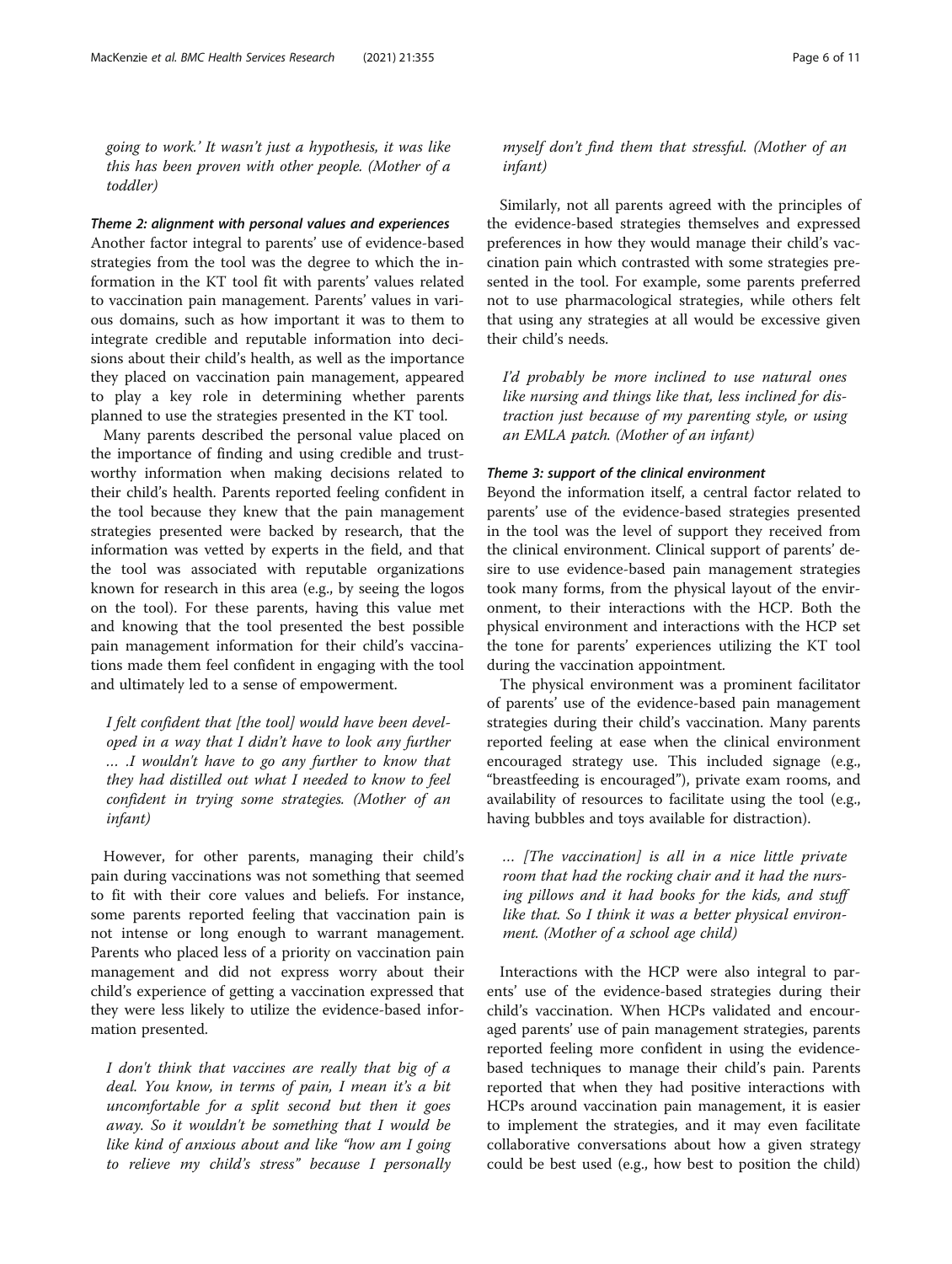or by having the HCP co-facilitate use of a selected strategy (e.g., aiding with distraction).

… I know during some of the vaccines, [the physician] had a rattle that she'll distract the child with. So maybe if I'm not using the strategy, my physician is using the strategy. (Mother of an infant)

Furthermore, when HCPs themselves raised the topic of strategy use, parents interpreted it as normalizing their desire to implement strategies and felt more comfortable talking about how they wanted to use the tool. When parents felt supported by their HCP during these interactions and it ultimately helped parents feel that their use of the tool was welcome.

I think kind of the more [strategy use] becomes the norm, the more parents that know about it and adopt these strategies. I'm interested and kind of encouraged to see a bit of that culture change in the next while where this can just kind of become the norm and you don't feel like you're just a weird parent walking in with all the bubbles and everything but it's just kind of accepted practice. (Mother of a toddler)

Conversely, many parents reported experiences where they did not perceive that their HCP supported their use of the evidence-based strategies from the tool. These parents described feeling apprehensive about using the pain management strategies for their child's vaccination for fear of challenging the HCP's authority or disrupting the overall vaccination procedure. In some cases, parents described feeling concerned that their child's HCP's may view them negatively for wanting to implement pain management strategies for a vaccination.

I don't want my doctor to think that I'm some crazy person … I don't want my doctor to think that I'm like that because if I come in with something else, they might think, 'Oh, there's that mom, she's worried about everything.' They might not take me as seriously with other things. (Mother of a toddler)

Other parents described a perceived power differential that posed a barrier to talking about using the tool with their HCP, despite knowing they wanted to use the evidence.

I might actually feel a little bit uncomfortable trying to like show [the HCP] this even though, you know, I believe it and I know it to be true … We didn't want to like feel like we were being disrespectful to what

While clinical support was a key factor in supporting parents' use of evidence-based pain management strategies, a few parents who felt very strongly about the importance of pain management described assuming an advocacy role for their child, by going ahead and using the pain management strategy of choice regardless of their HCP's opinion.

… If the unsupportive healthcare practitioner hadn't been supportive, that's tough, I'm still going to do what I think is best for my kid. Pain management is kind of important. (Mother of a toddler)

# **Discussion**

The present study identified three themes which provide a deeper understanding and contextualization of the factors found to promote use of the KT tool during vaccination. These included the relevance of the tool to parents' needs, the degree to which the tool aligned with parents' values, as well as the support parents received from the clinical environment. The exploration of these needs and values, as well as understanding what aspects of the KT tool, and experience using it, influenced parents' perception of its relevance to their context and needs, is important to provide further context to understanding what promotes use of such tools.

# The implications of relevance

Ensuring KT tools are relevant to parents' information needs, as well as their past experiences, is a key component of effective dissemination. Specifically, considering the context in which information will inform knowledge, decision-making, and behaviour is related to the relevance of the information in the given situation, and is determined by the knowledge user themselves [\[38](#page-10-0)]. These concepts are consistent with the domain of relevance within the IAM framework. Without consideration for the relevance of the evidence shared with the intended knowledge user in the development of KT tools, goals such as changing attitudes and beliefs in favour of engaging in a certain behaviour are more difficult to achieve [\[38](#page-10-0)].

Relevance of the KT tool to parents' needs and circumstances took many forms in the present context, including filling knowledge gaps and clarifying existing misconceptions about some pain management strategies. Several parents described the KT tool as having contextual relevance to them. This led to a sense of affirmation in vaccine-accepting parents' sense of what they could do to support their child's vaccination pain management and also reinforced past strategy use. Therefore,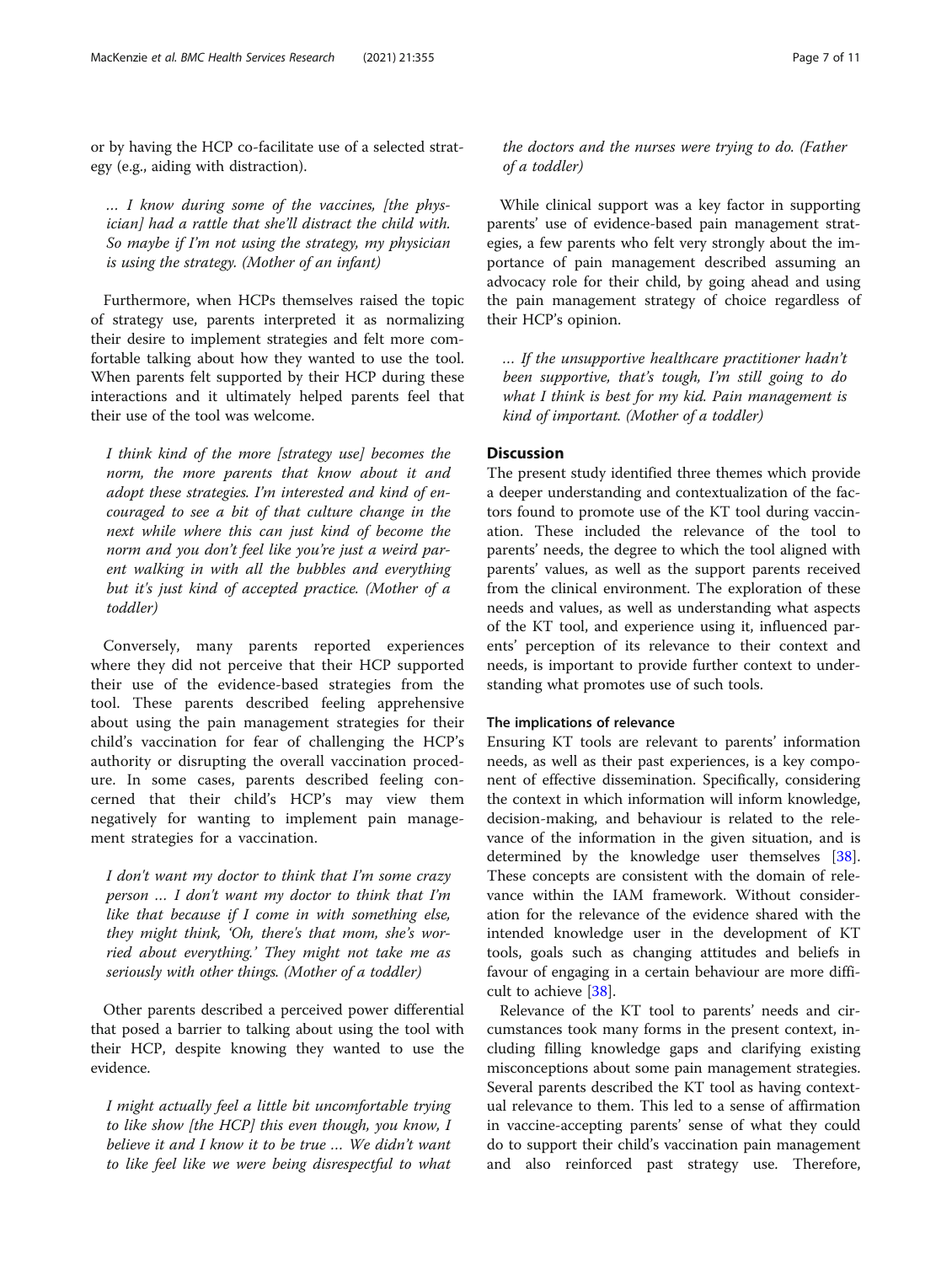although many parents were already using the effective pain management strategies presented in the KT tool prior to viewing it, the tool served to reinforce parents' strategy use and build their confidence regarding their benefit for their child. This conclusion is consistent with evidence demonstrating that mothers who breastfed for pain management during their infants' needle procedures more frequently used that strategy at future vaccination appointments when they also saw it presented in a KT tool [\[17\]](#page-9-0). Thus, seeing strategies which reflect past pain management behaviour can relate to the perceived relevance of the KT tool.

Parent-reported relevance of the KT tool pertained to the range of evidence-based pain management strategies from which parents could choose. Evidence-based resources that present a broad range of information have been shown to facilitate parents' sense of feeling reassured and being in control of their child's health, which in turn correlates with intentions to use the information [\[39\]](#page-10-0). Another consideration related to the importance of having a broad range of strategies is cultural and personal factors. For example, strategies such as breastfeeding may not be ideal for some parents to utilize due to personal and cultural preferences around breastfeeding in public, or if the child is accompanied by a caregiver who cannot breastfeed. Therefore, socio-cultural diversity issues are important to attend to in the creation of KT tools, as the type of information individuals are looking for, what is considered relevant, and how trustworthy the information is may differ cross-culturally based on their cultural norms and preferences [[40](#page-10-0)]. Thus, tools such as the one studied here may have greater relevance when parents have a range of strategies to choose from that relate to their needs, as they can find alternative strategies to use within the same resource.

Engaging in patient-oriented research could thus be central to the KT process to ensure tools are relevant to knowledge users and ultimately used. Patient engagement is important to ensure relevant questions are asked and that findings are tailored to knowledge users [[41](#page-10-0), [42\]](#page-10-0). In this context, parent engagement could help researchers to identify strategies of interest to parents regarding vaccination and could shed light on misconceptions to address in a tool such as this.

# The role of values in KT tool uptake

When parents' values of managing children's vaccination pain aligned with their value of information credibility, they felt reassured using the information. Parents' recognition of the tool as credible created a sense of trust leading to reassurance in tool use. This strongly aligns with existing literature, where parents not only report that credibility in an tool is important, but that it increases their trust in the information they are reading [[43\]](#page-10-0). It is important to note that trust in such tools to share health information may differ across socio-cultural groups, including trust of the source of the information [[44\]](#page-10-0). Ultimately, parents' trust in the tool related to their confidence in strategy use, a common theme for uptake of KT tools [[9\]](#page-9-0), as many discussed trusting they were doing the right thing for their child. This was empowering for parents as they could make informed choices to manage their children's vaccination pain, use evidence, and be an active participant in their child's healthcare as opposed to simply being a passive observer.

#### Nature of interactions with health care providers

Interactions with HCP can influence uptake of the tool and can make parents feel supported and validated in their use of a KT tool or can make them feel apprehensive about using a tool at all. The support from the HCP was of particular importance and was noted as something parents related to their confidence in tool use. The desire for support from the HCP is not uncommon as many parents check in about strategy use with their HCP prior to a vaccination and can lead to opportunities to discuss pain management [\[43](#page-10-0), [45\]](#page-10-0). HCPs validating parents' management of vaccination pain can reinforce tool use and further parents' trust which can be fundamental to parents' integrating health information into decision making and behaviour [[46](#page-10-0)].

When HCPs did validate parents, and engaged in positive dialogues regarding tool use, parents perceived feeling very supported and encouraged. This validation was impactful to the point where several months later (i.e., at the time of the interview), parents were still reflecting on how important it was for them to feel that they had the support of the HCP in the decisions they were making for their children. Overall, it is clear parents are signaling that they do not have grand expectations from their HCP to support their use of KT tools in the clinical environment. Rather, simple statements validating parents' choices and offering support (e.g., help with positioning) appeared to make a significant difference in the degree to which parents feel supported by their HCPs. This was especially impactful when parents perceived that the physical environment facilitated their strategy use.

Conversely, when parents had negative or challenging interactions with their HCP, who did not support their use of the tool, this led parents to react in one of two ways. Parents either persevered, taking on the role of an "advocate" for their child (i.e., insisting that they would go ahead and use the tool despite what the HCP thought) or became apprehensive, not wanting to challenge the authority of the HCP and subsequently not using the tool. Thus, parents' perceptions of unsupportive reactions from HCPs can influence how parents engage with KT tools. Prior work has shown that in cases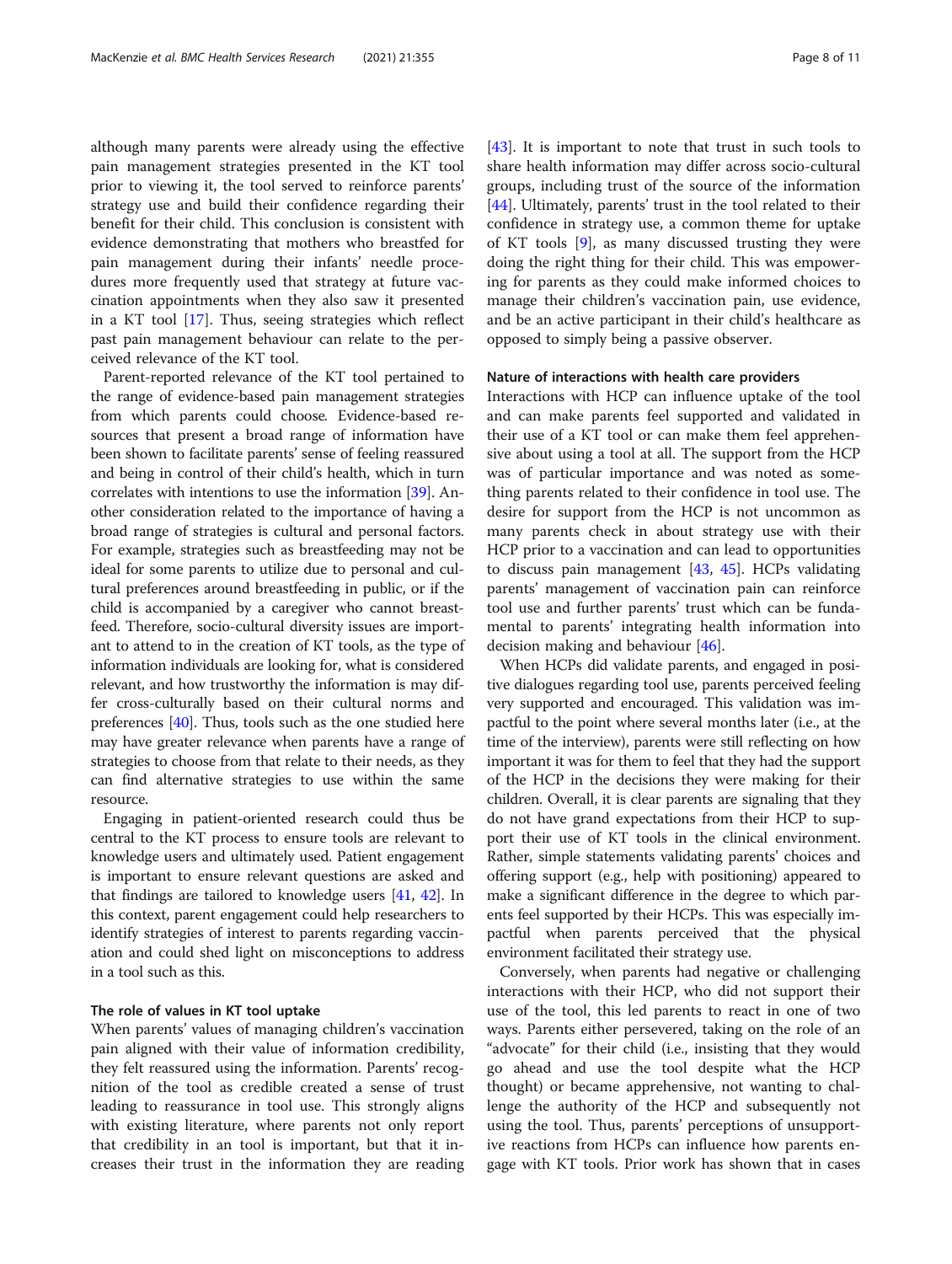where HCPs have denied parents' plans to use pain management strategies during vaccination, this was often because HCPs were not aware of the evidence and parents did not insist on using the strategies [[17](#page-9-0)]. Therefore, it is important that HCPs also be involved in KT activities [[17\]](#page-9-0) to ensure they are familiar with best practices which can subsequently support parents' uptake of evidence. Further to this, it is important to understand the barriers that HCPs face (e.g., time, education, etc.) when implementing KT tools and other interventions [[47\]](#page-10-0), as well as identifying those barriers which are most important (and possible) to change [\[48](#page-10-0)].

### Strengths and limitations

This qualitative research is unique in that it builds upon rich, two-phased quantitative data that identified core factors shown to be impactful in promoting the uptake of evidence-based practices presented in a KT tool (MacKenzie et al., 2021)  $[21]$ . The inclusion of the findings from the prior quantitative study phase informed the current study design, particularly in the development of the research questions and interview guides. In using this approach, the current study was able to qualify what these important variables such as "relevance" and "confidence" actually mean to parents in a clinical context, which provides valuable insight into how these factors can be better addressed in KT tool development.

Interviews with parents took place, on average, six months following their child's vaccination, and while the majority of parents appeared to have very clear recall of their experiences, this delay presents the risk of recall bias. Sooner follow-up may have facilitated even more reliable and informative conversations. As well, while telephone interviews have been shown to be an effective and feasible data collection method [[31\]](#page-10-0), the inability to view body cues or other nonverbal cues may limit the context of the information communicated [[32\]](#page-10-0). It is also acknowledged that these experiences are reflective of a small subset of parents (predominantly mothers) with minimal ethnic and socioeconomic diversity. Thus, it could be that feelings of power imbalances between the parent and HCP that hindered KT tool use may be underestimated in the present sample, whereas this experience may be exceptionally salient when greater degrees of marginalization or oppression are present in the parent's sociocultural context. Intersecting identities related to socio-economic status, race, gender, or health status have been demonstrated to significantly impact health care and outcomes  $[49]$  $[49]$ . The pressure to adhere to what their HCP recommends to avoid being labeled a 'problematic patient' [\[50](#page-10-0)] is known to be experienced by families from racialized and less privileged populations to an even greater degree [[51\]](#page-10-0). Therefore, these cultural positions and identities of both patients and HCPs may influence engagement around KT tool use, and should be explored in future research reflecting a broader representation of diverse participants. Relatedly, it is noted that this sample included a single participant who identified as a father. Fathers and mothers differ in their approaches to children's pain management, both in terms of behavioural approaches and in pharmacological management of pain  $[52, 53]$  $[52, 53]$  $[52, 53]$  $[52, 53]$ . Thus, fathers may value different strategies or approaches over those primarily endorsed by mothers. Furthermore, research has shown that fathers see pain management as a lower priority relative to mothers [[54\]](#page-10-0) and are more likely to believe that coping with pain independently is something children should learn [\[55\]](#page-10-0). As such, it is possible that fathers may place different priorities on different aspects of pain management, which in turn, may influence how they utilize a resource such as the present KT tool. However, given our sample composition, the current data cannot speak directly to this issue. Another limitation is the possibility that participants in this study, all of whom had vaccinated their children, may be more inclined to engage in health-seeking behaviours, which could positively bias their impressions of the experience using the KT tool and the strategies it presented.

#### Future directions

Future research should explore specific socio-cultural factors implicated in parents' use of KT tools. Ensuring broad representation of diverse individuals in future research is an important step toward deepening the understanding of how best to disseminate and promote evidence about pediatric pain and broader health to parents and other knowledge users. Furthermore, given the further understanding of factors related to parents' uptake of KT tools in this study, future research should explore institutional and policy level changes that could facilitate effective dissemination of evidence to parents and mitigate any identified barriers to their uptake.

#### Implications and conclusion

The present study uncovered what makes a KT tool relevant to, and considerate of, parents' values and how this relates to confidence and tool use during a child's vaccination. These findings can inform the development of future KT tools to consider what is relevant to a given knowledge user and subsequently integrate this into tools.

As KT activities become increasingly common as primary research objectives, the importance of addressing uptake of these interventions, such as KT tools, also increases. For KT tools geared toward parents, ensuring relevance and a values match will also become increasingly important. With additional support from an HCP, parents can feel confident and empowered in their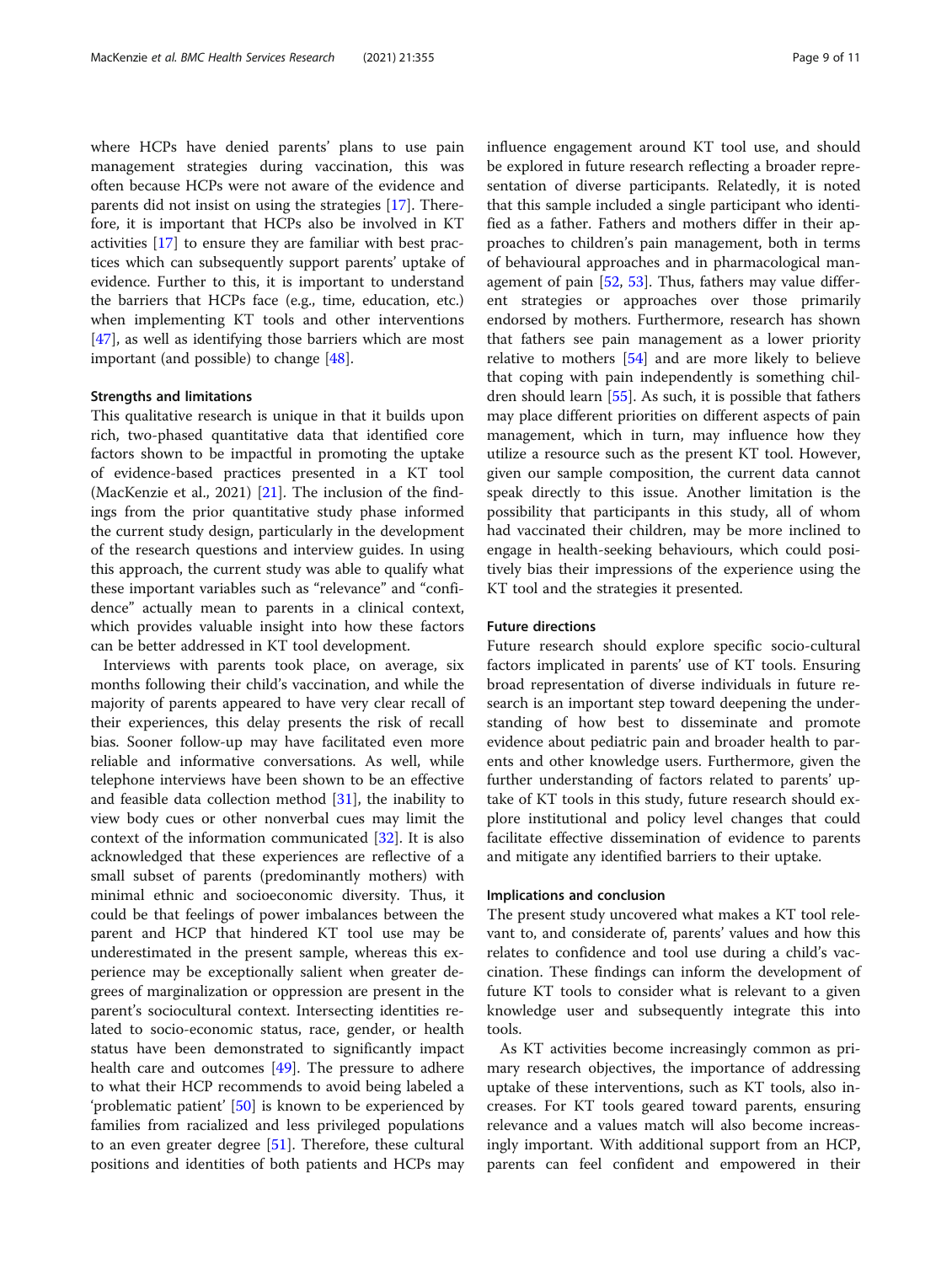<span id="page-9-0"></span>ability to support their children during painful procedures, ultimately promoting higher quality care and pain management for children through evidence uptake.

#### Abbreviations

KT: Knowledge Translation; HCP: Health Care Provider; IAM: Information Assessment Method

### Supplementary Information

The online version contains supplementary material available at [https://doi.](https://doi.org/10.1186/s12913-021-06326-2) [org/10.1186/s12913-021-06326-2.](https://doi.org/10.1186/s12913-021-06326-2)

Additional file 1. KT Tool.

Additional file 2. Semi-Structured Interview Guide.

#### Acknowledgements

Thank you to Mary Ann Martell who provided her skill in transcribing the semi-structured interviews and to Charlotte Macklin who contributed to data management.

#### Authors' contributions

NEM made substantial contributions to the conception and design, data acquisition, data analysis, and interpretation of data. PRT made substantial contributions to the conception and design, data analysis and interpretation. CTC and JAP made substantial contributions to the conception and design, and interpretation of data. MB, KAB, KEB, VG, NEM, CMM, PP, and AT made substantial contributions to the conception and design. All authors have been involved in drafting the manuscript and revising it for important intellectual content. All authors read and approved the final manuscript.

#### Funding

This work was supported by an IWK Health Centre Mentored Grant (#1024294) awarded to NEM and CTC (senior author). It was also supported by a CIHR Operating Grant (#167902) awarded to CTC. NEM is supported by awards from the Maritime SPOR Support Unit, Research Nova Scotia, Killam Trusts, and a Nova Scotia Graduate Scholarship. CTC is supported by a Canada Research Chair (Tier 1), the Canada Foundation for Innovation, and funding from the Dalhousie Medical Research Foundation.

#### Availability of data and materials

The datasets used and/or analyzed during the current study are available from the corresponding author on reasonable request.

#### **Declarations**

Consent for publications

Not applicable.

#### Ethics approval and consent to participate

This study was approved by the IWK Health Centre Research Ethics Board. All participants provided verbal consent to participate in semi-structured interviews, which was approved by the research ethics board.

#### Competing interests

The authors declare that they have no competing interests.

#### Author details

<sup>1</sup>Dalhousie University, Department of Psychology and Neuroscience, Halifax, Nova Scotia, Canada. <sup>2</sup>IWK Health Centre, Centre for Pediatric Pain Research, Halifax, Nova Scotia, Canada. <sup>3</sup>Dalhousie University, Department of Pediatrics, Halifax, Nova Scotia, Canada. <sup>4</sup>University of Guelph, Department of Psychology, Guelph, Ontario, Canada and Pediatric Chronic Pain Program, McMaster Children's Hospital, Hamilton, Ontario, Canada. <sup>5</sup>McGill University, Department of Family Medicine, Montreal, Quebec, Canada. <sup>6</sup>University of Toronto, Leslie Dan Faculty of Pharmacy, Toronto, Ontario, Canada. <sup>7</sup>Child Health Evaluative Sciences Research Institute, The Hospital for Sick Children, Toronto, Ontario, Canada. <sup>8</sup>8University of Toronto, Department of Psychiatry, Faculty of Medicine and University of Toronto, Dalla Lana School of Public

Health, Toronto, Ontario, Canada. <sup>9</sup>University of Calgary, Department of Anesthesiology, Perioperative and Pain Medicine, Calgary, Alberta, Canada. <sup>10</sup>BC Children's Hospital & University of British Columbia, Department of Psychiatry, Vancouver, British Columbia, Canada.

### Received: 16 September 2020 Accepted: 28 March 2021 Published online: 16 April 2021

#### References

- 1. Mills EJ, Montori VM, Ross CP, Shea B, Wilson K, Guyatt GH. Systematically reviewing qualitative studies complements survey design: an exploratory study of barriers to paediatric immunisations. J Clin Epidemiol. 2005;58(11): 1101–8. [https://doi.org/10.1016/j.jclinepi.2005.01.014.](https://doi.org/10.1016/j.jclinepi.2005.01.014)
- 2. Government of Canada. Provincial and territorial routine and catch-up vaccination schedule for infants and children in Canada. Published 2019. Accessed December 23, 2019. [https://www.canada.ca/en/public-health/](https://www.canada.ca/en/public-health/services/provincial-territorial-immunization-information/provincial-territorial-routine-vaccination-programs-infants-children.html) [services/provincial-territorial-immunization-information/provincial-territorial](https://www.canada.ca/en/public-health/services/provincial-territorial-immunization-information/provincial-territorial-routine-vaccination-programs-infants-children.html)[routine-vaccination-programs-infants-children.html](https://www.canada.ca/en/public-health/services/provincial-territorial-immunization-information/provincial-territorial-routine-vaccination-programs-infants-children.html)
- 3. Taddio A, Chambers CT, Halperin SA, Ipp M, Lockett D, Rieder MJ, et al. Inadequate pain management during routine childhood immunizations: the nerve of it. Clin Ther. 2009;31(Suppl 2):S152–67. [https://doi.org/10.1016/j.](https://doi.org/10.1016/j.clinthera.2009.07.022) [clinthera.2009.07.022](https://doi.org/10.1016/j.clinthera.2009.07.022).
- 4. Rocha EM, Prkachin KM, Beaumont SL, Hardy CL, Zumbo BD. Pain reactivity and somatization in kindergarten-age children. J Pediatr Psychol. 2003;28(1): 47–57. [https://doi.org/10.1093/jpepsy/28.1.47.](https://doi.org/10.1093/jpepsy/28.1.47)
- 5. Taddio A, Ipp M, Thivakaran S, Jamal A, Parikh C, Smart S, et al. Survey of the prevalence of immunization non-compliance due to needle fears in children and adults. Vaccine. 2012;30(32):4807–12. [https://doi.org/10.1016/J.](https://doi.org/10.1016/J.VACCINE.2012.05.011) [VACCINE.2012.05.011.](https://doi.org/10.1016/J.VACCINE.2012.05.011)
- 6. Taddio A, Appleton M, Bortolussi R, et al. Reducing the pain of childhood vaccination: an evidence-based clinical practice guideline (summary). Can Med Assoc J. 2010;182(18):1989–95 [http://www.cmaj.ca/content/182/18/1](http://www.cmaj.ca/content/182/18/1989.abstract) [989.abstract](http://www.cmaj.ca/content/182/18/1989.abstract).
- 7. Vasey J, Smith J, Kirshbaum MN, Chirema K. Tokenism or true partnership: parental involvement in a child's acute pain care. J Clin Nurs. 2019;28(9–10): 1491–505. <https://doi.org/10.1111/jocn.14747>.
- 8. Canadian Institutes of Health Research. Knowledge Translation. Canadian Institutes of Health Research. Published 2016. [http://www.cihr-irsc.gc.ca/e/2](http://www.cihr-irsc.gc.ca/e/29418.html#2) [9418.html#2](http://www.cihr-irsc.gc.ca/e/29418.html#2)
- 9. Taddio A, Shah V, Bucci L, MacDonald NE, Wong H, Stephens D. Effectiveness of a hospital-based postnatal parent education intervention about pain management during infant vaccination: a randomized controlled trial. CMAJ. 2018;190(42):E1245–52. <https://doi.org/10.1503/cmaj.180175>.
- 10. Taddio A, McMurtry CM, Bucci LM, et al. Overview of a Knowledge Translation (KT) Project to improve the vaccination experience at school: The CARD™ System. Paediatr Child Health. 2019;24(Supplement\_1):S3–S18. <https://doi.org/10.1093/pch/pxz025>.
- 11. Modanloo S, Stacey D, Dunn S, Choueiry J, Harrison D. Parent resources for early childhood vaccination: an online environmental scan. Vaccine. 2019; 37(51):7493–500. <https://doi.org/10.1016/j.vaccine.2019.09.075>.
- 12. Harrison D, Larocque C, Reszel J, Harrold J, Aubertin C. Be sweet to babies during painful procedures: a pilot evaluation of a parent-targeted video. Adv Neonatal Care. 2017;17(5):372–80. [https://doi.org/10.1097/ANC.](https://doi.org/10.1097/ANC.0000000000000425) [0000000000000425](https://doi.org/10.1097/ANC.0000000000000425).
- 13. Graham ID, Logan J, Harrison MB, Straus SE, Tetroe J, Caswell W, et al. Lost in knowledge translation: time for a map? J Contin Educ Heal Prof. 2006; 26(1):13–24. <https://doi.org/10.1002/chp.47>.
- 14. Gagliardi AR, Legare F, Brouwers MC, Webster F, Badley E, Straus S. Patientmediated knowledge translation (PKT) interventions for clinical encounters: a systematic review. Implement Sci. 2016;11(1):26. [https://doi.org/10.1186/](https://doi.org/10.1186/s13012-016-0389-3) [s13012-016-0389-3.](https://doi.org/10.1186/s13012-016-0389-3)
- 15. Taddio A, McMurtry CM, Shah V, et al. Reducing pain during vaccine injections: clinical practice guideline. CMAJ. 2015;187(13):975–82. [https://doi.](https://doi.org/10.1503/cmaj.150391) [org/10.1503/cmaj.150391](https://doi.org/10.1503/cmaj.150391).
- 16. Immunize Canada. <https://immunize.ca/>. Acceesed 8 Jan 2021.
- 17. Taddio A, MacDonald NE, Smart S, et al. Impact of a parent-directed pamphlet about pain management during infant vaccinations on maternal knowledge and behavior. Neonatal Netw. 2014;33(2):74–82. [https://doi.org/1](https://doi.org/10.1891/0730-0832.33.2.74) [0.1891/0730-0832.33.2.74](https://doi.org/10.1891/0730-0832.33.2.74).
- 18. Creswell JW, Plano Clark VL. Designing and conducting mixed methods research. Third: SAGE Publications; 2017.